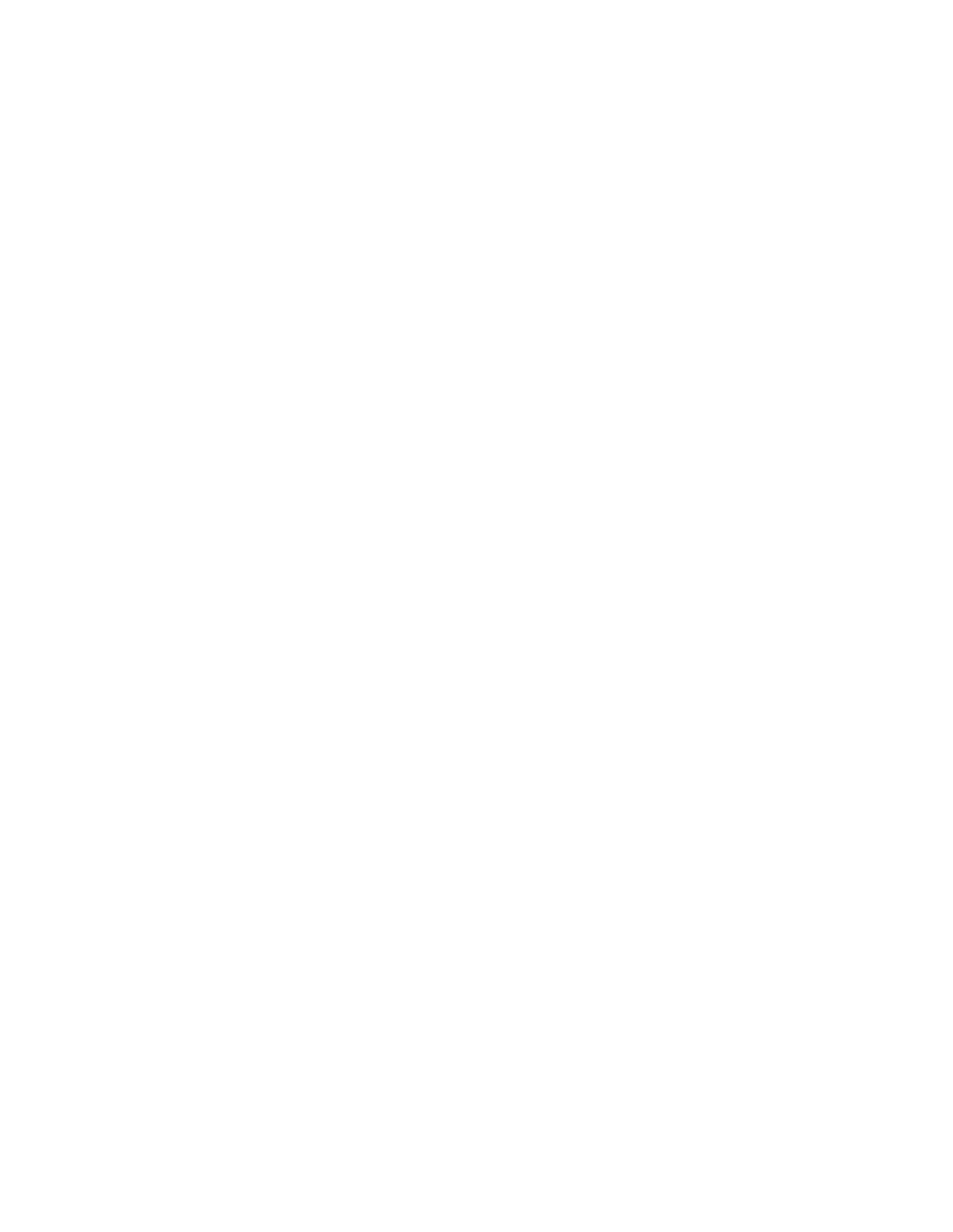

# Realising Farmers' Rights Under the International Treaty on Plant Genetic Resources for Food and Agriculture

Summary of Findings from the Farmers' Rights Project, Phase 1

> Regine Andersen Project Leader E-mail: regine.andersen@fni.no

> > June 2006



THE FRIDTJOF NANSEN INSTITUTE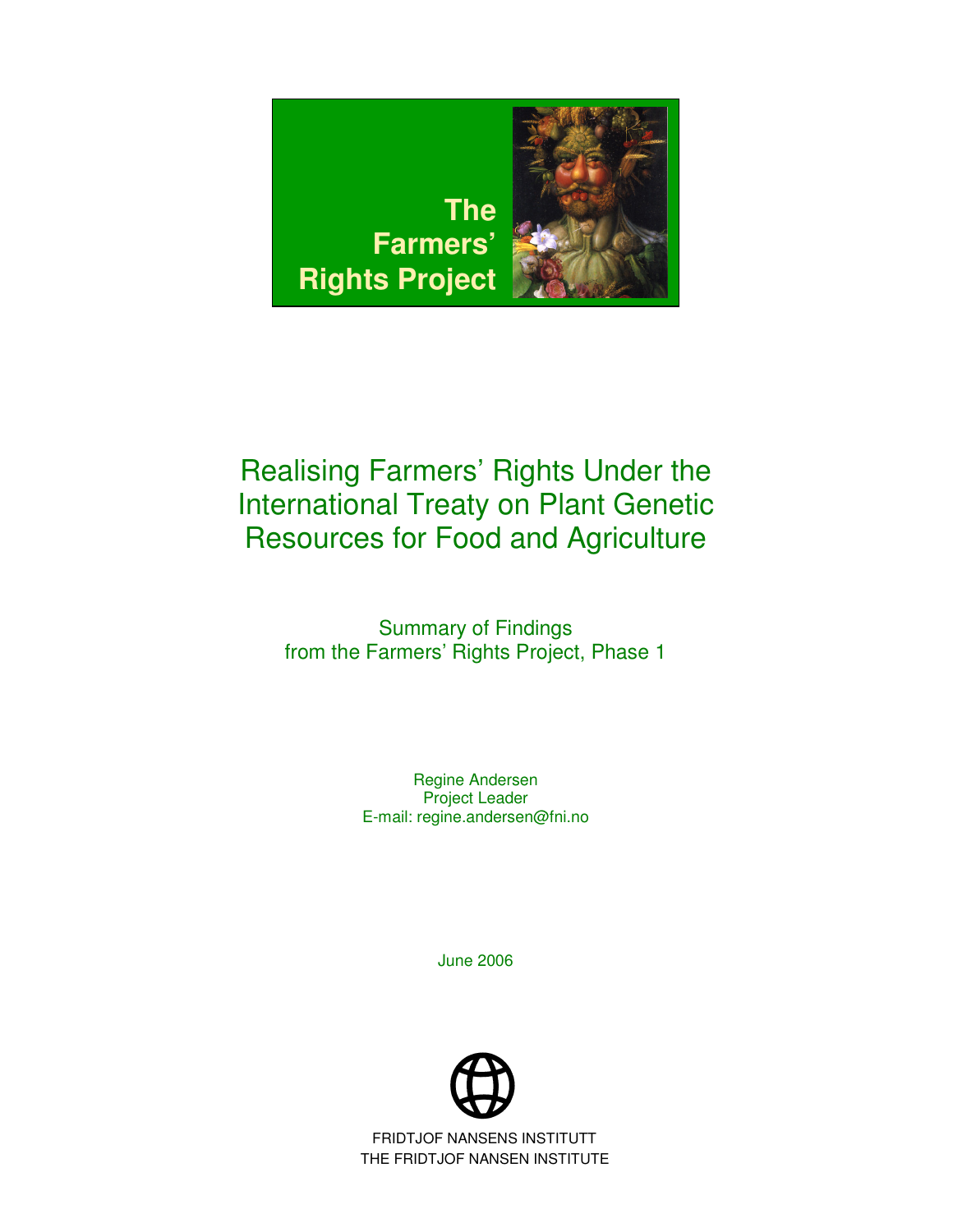### **Copyright © The Fridtjof Nansen Institute 2006**

### **Title**

Realising Farmers' Rights Under the International Treaty on Plant Genetic Resources for Food and Agriculture: Summary of Findings from The Farmers' Rights Project, Phase 1

| <b>Pages</b>  |
|---------------|
| 13            |
| <b>ISBN</b>   |
| 82-7613-496-3 |
| <b>ISSN</b>   |
| 0801-2431     |
|               |

### **Abstract**

The Farmers' Rights Project is an international project set up at the Fridtjof Nansen Institute in Norway with support from the Norwegian Ministry of Agriculture and Food, the Norwegian Ministry of Foreign Affairs and the German GTZ, with affiliated experts in Peru, India and Ethiopia. It aims to facilitate a common understanding on how Farmers' Rights can be realised under the International Treaty on Plant Genetic Resources for Food and Agriculture (ITPGRFA) and develop a basis for proposals to the Governing Body of the ITPGRFA on specific measures to be taken. This summary of the findings from Phase 1 of the project is designed as a guide to delegations and stakeholders concerned with Farmers' Rights. It presents the components of the Farmers' Rights Project and identifies two approaches to the understanding of Farmers' Rights in the current debate: the ownership approach and the stewardship approach. There is a latent conflict between these two, and the report argues that the stewardship approach must prevail if Farmers' Rights are to be realised within the framework of the ITPGRFA. A working definition is presented and reasons why these rights are so important are highlighted. Most importantly, the realisation of Farmers' Rights are a precondition for the maintenance of agrobiodiversity and a central means in the fight against poverty in the world. The report summarises the state of realisation of Farmers' Rights and shows that achievements are already being made with regard to all measures addressed in the ITPGRFA. It pinpoints the central barriers to further progress in this area and indicates what steps are required to overcome these barriers and to implement the ITPGRFA with regard to Farmers' Rights. Finally, the report recommends measures to be taken by the Governing Body of the ITPGRFA, and highlights issues of importance for further discussion.

**Key Words:** farmers' rights, ITPGRFA, FAO, agrobiodiversity, plant genetic resources, biological diversity, food security

### **Orders to:**

Fridtjof Nansen Institute Postboks 326 N-1326 Lysaker, Norway. Tel: (47) 6711 1900 Fax: (47) 6711 1910 Email: post@fni.no Internet: www.fni.no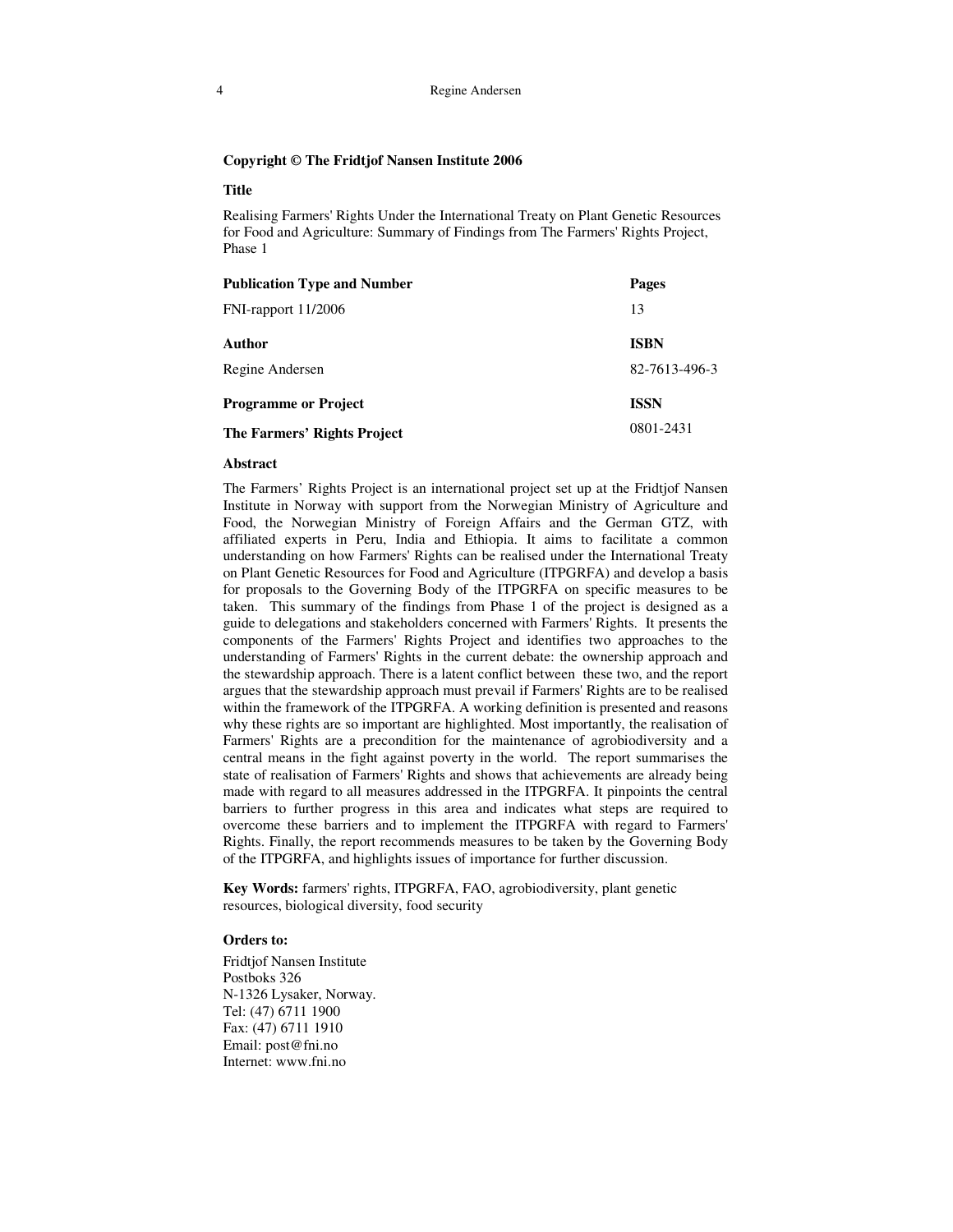# **Contents**

| Introduction                                         |    |
|------------------------------------------------------|----|
| Components of the Farmers' Rights Project – Phase 1  | 2  |
| What are Farmers' Rights?                            | 4  |
| Why Farmers' Rights?                                 | 5  |
| What is the State of Realisation of Farmers' Rights? | 7  |
| How Can Farmers' Rights be Further Realised?         | 9  |
| What Can the Governing Body of the ITPGRFA Do?       | 11 |
| Recommendations                                      | 13 |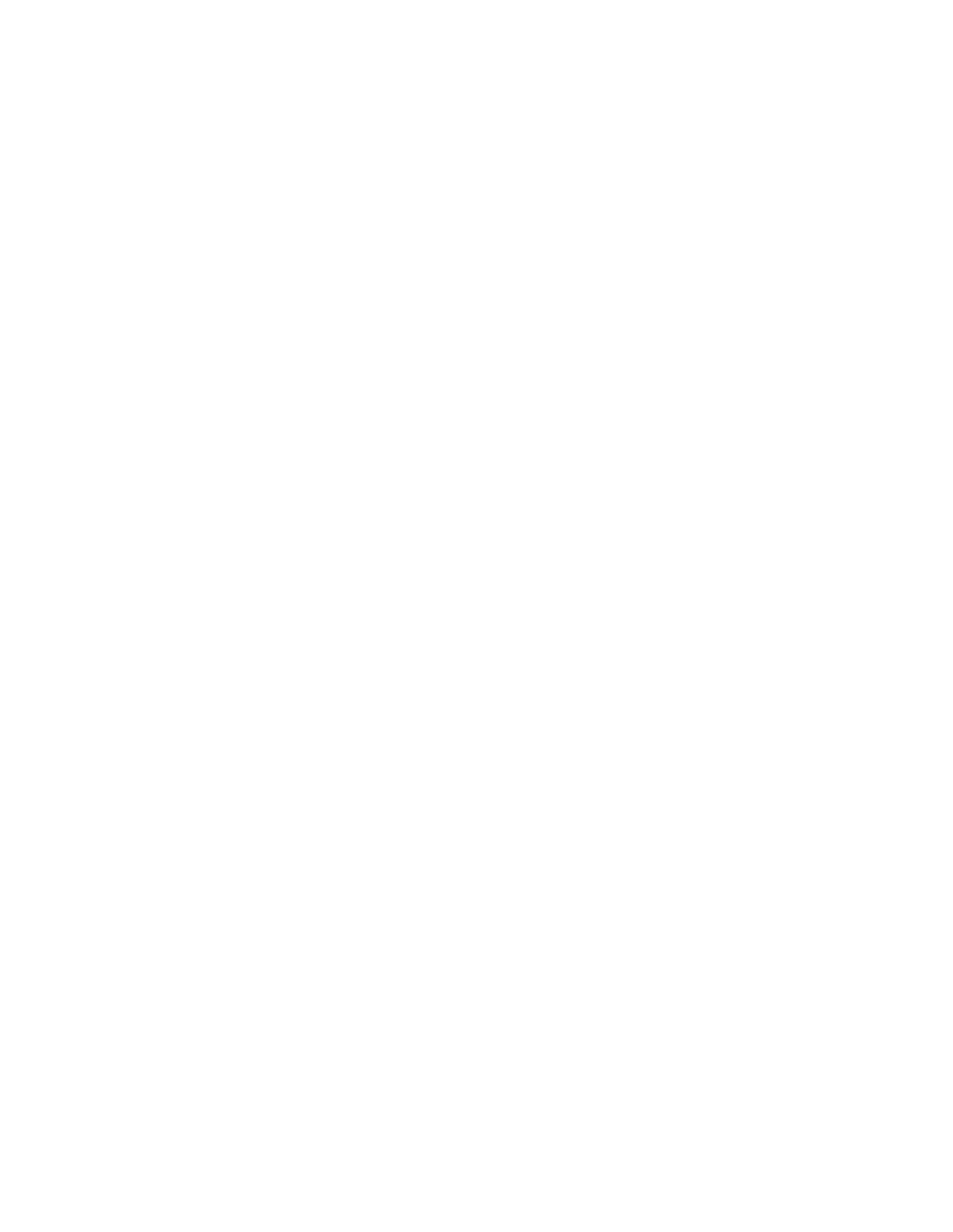### **Introduction**

The International Treaty on Plant Genetic Resources for Food and Agriculture (ITPGRFA) recognises the enormous contributions – past, present, future – of the world's farmers in conserving, improving and making available plant genetic resources for food and agriculture as the basis of Farmers' Rights. It explicitly states that the responsibility for implementing its provisions on Farmers' Rights rests with the national governments, which are free to choose the measures they deem appropriate, according to their needs and priorities. Certain measures to protect and promote Farmers' Rights are suggested. The ITPGRFA preamble highlights the necessity of promoting these rights at the national as well as international levels. There is, however, as yet no common understanding of how this can be done. Such an understanding is crucial for making progress in the realisation of Farmers' Rights.

*The Farmers' Rights Project* is an international project set up at the Fridtjof Nansen Institute in Norway with support from the Norwegian Ministry of Agriculture and Food, the Royal Norwegian Ministry of Foreign Affairs and the German GTZ, with affiliated experts in Peru, India and Ethiopia, to facilitate such a common understanding and develop a basis for proposals to the Governing Body of the ITPGRFA on specific measures to be taken. The aim is to move beyond earlier controversies, and – based on the consensus formulations in the Treaty – build bridges to a joint understanding of needed action, while respecting the freedom of countries to choose measures according to their needs and priorities. Our intention is to:

- contribute to the understanding of what Farmers' Rights are about and how they are important for continued maintenance of plant genetic resources for food and agriculture in the world, and for the fight against poverty in the South
- inform delegations about opportunities to propose specific measures to the Governing Body to promote the realisation of Farmers' Rights, while respecting the freedom of countries to choose ways and means according to their needs and priorities
- inspire and encourage stakeholders to take action in their own countries to implement the provisions of the ITPGRFA on Farmers' Rights.

This summary of the findings from Phase 1 of the Farmers' Rights Project is designed as a guide to delegations and stakeholders concerned with Farmers' Rights.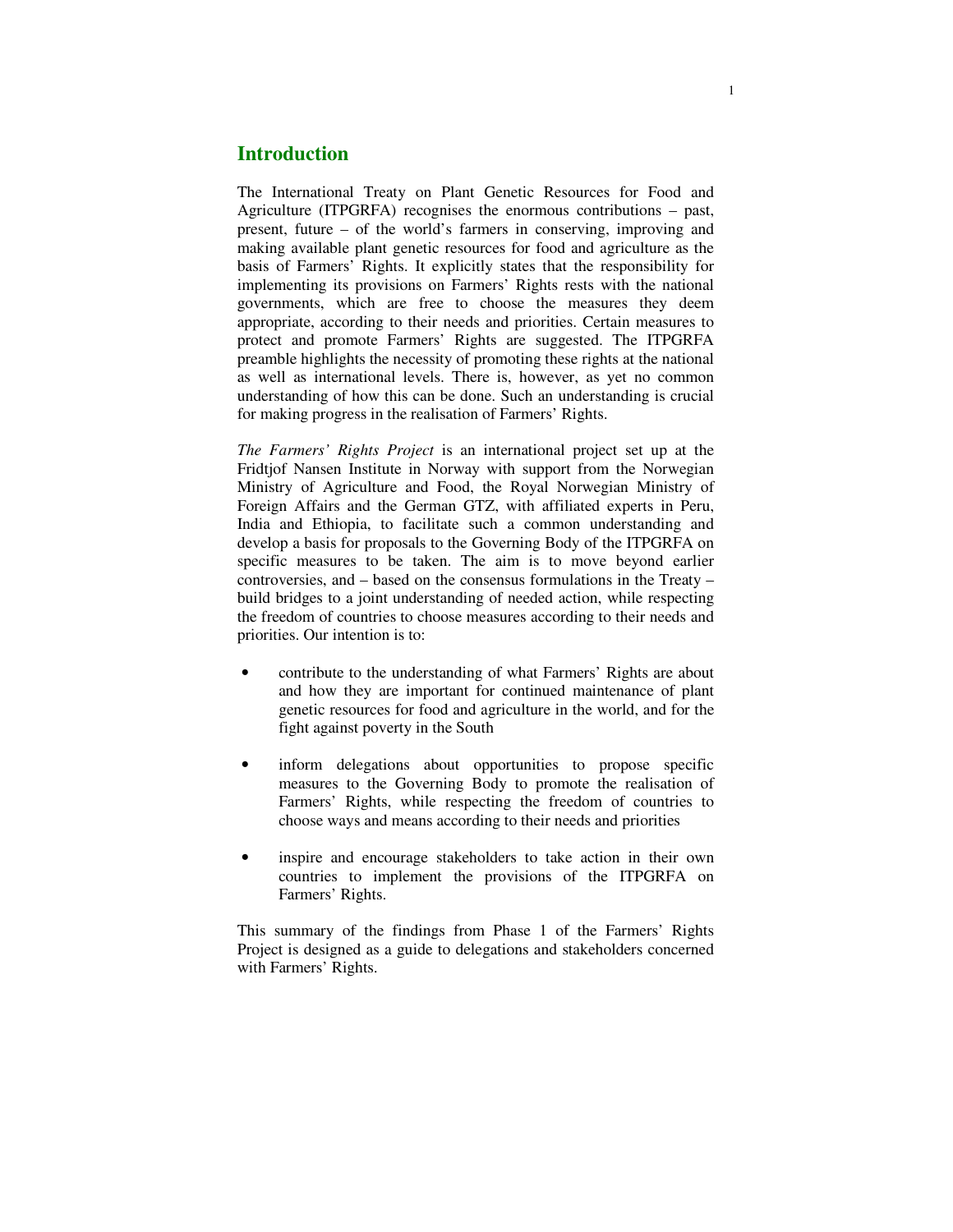## **Components of the Farmers' Rights Project – Phase 1**

*A document and literature survey* on the history of the concept and the state of knowledge regarding Farmers' Rights (Andersen 2005a): The survey provides important points of departure for understanding the subject matter of Farmers' Rights, types of rights, rights-holders, and appropriate measures for protecting and promoting these rights. It also draws lessons from initial efforts at realising these rights, and warns against certain tendencies which might prove counterproductive.

*An international stakeholder questionnaire survey* on the state of Farmers' Rights in 31 countries in Asia, Africa, the Americas and Europe with regard to legislation, policies and implementation as well as perceptions pertaining to the concept, barriers and options for implementation, and tasks for the Governing Body (Andersen 2005b): The survey shows that, despite the huge challenges ahead, efforts are underway with regard to all measures mentioned in Article 9 on Farmers' Rights in the International Treaty. This indicates that there is already an opportunity for learning and for deriving models.

*In-depth case studies on Farmers' Rights* to deepen our understanding of the relevance of the concept, the state of realisation, barriers and options to further realisation – and not least stakeholder perceptions in dissimilar contexts. Four countries from four continents were selected: Peru (Ruiz Muller, 2006), India (Ramanna, 2006), Ethiopia (Feyissa, 2006) and Norway (Andersen, forthcoming). The case studies show that, despite the immense differences among these four countries in terms of political and economic conditions and agricultural systems, key challenges for the realisation of farmers' rights remain similar.

**Synthesis report** from the first phase of the project (Andersen, forthcoming), of which the key findings are presented in this summary.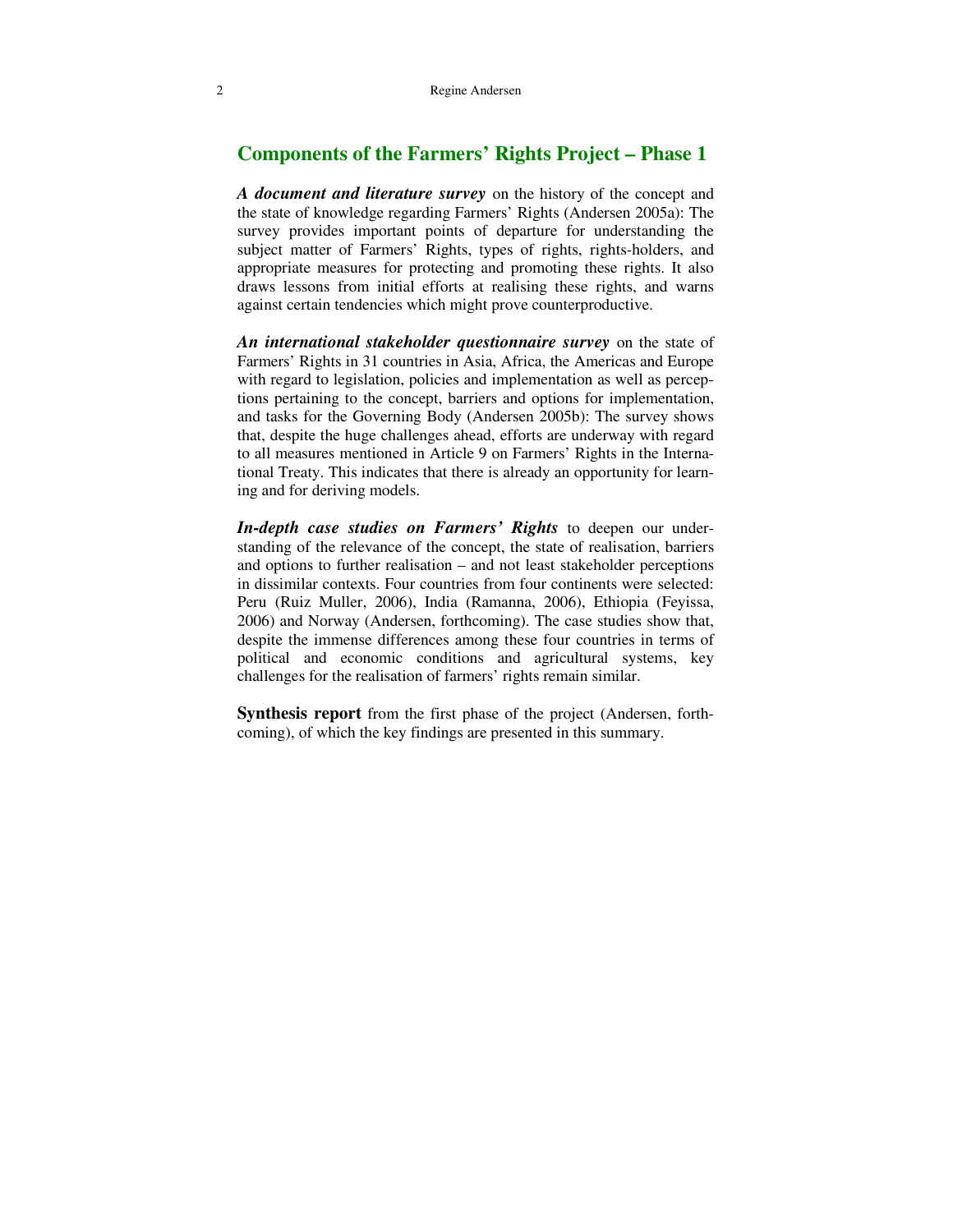| <b>Reports from the Farmers' Rights Project:</b>                                                                                                                                                                   |  |  |  |  |
|--------------------------------------------------------------------------------------------------------------------------------------------------------------------------------------------------------------------|--|--|--|--|
| Andersen, Regine (2005a): The History of Farmers' Rights - $A$<br>Guide to Central Documents and Literature, Background Study 1,<br>FNI Report 8/2005 (Lysaker, Norway: The Fridtjof Nansen<br>Institute)          |  |  |  |  |
| Andersen, Regine (2005b): Results from an International<br>Stakeholder Survey on Farmers' Rights, Background Study 2, FNI<br>Report 9/2005 (Lysaker, Norway: The Fridtjof Nansen Institute)                        |  |  |  |  |
| Ruiz Muller, Manuel (2006): Farmers' Rights in Peru - A Case<br>Study, Background Study 3, FNI Report 5/2006 (Lysaker, Norway:<br>The Fridtjof Nansen Institute)                                                   |  |  |  |  |
| Ramanna, Anitha (2006): Farmers' Rights in India - A Case Study,<br>Background Study 4, FNI Report 6/2006 (Lysaker, Norway: The<br>Fridtjof Nansen Institute)                                                      |  |  |  |  |
| Feyissa, Regassa (2006): Farmers' Rights in Ethiopia - A Case<br>Study, Background Study 5, FNI Report 7/2006 (Lysaker, Norway:<br>The Fridtjof Nansen Institute)                                                  |  |  |  |  |
| Andersen, Regine (forthcoming): Farmers' Rights in Norway,<br>Background Study 6.                                                                                                                                  |  |  |  |  |
| Andersen, Regine (forthcoming): Realising Farmers' Rights under<br>the International Treaty on Plant Genetic Resources for Food and<br>Agriculture: Synthesis Report from the Farmers' Rights Project,<br>Phase 1. |  |  |  |  |
| All reports are available free of charge at:                                                                                                                                                                       |  |  |  |  |
| www.fni.no/farmers/main.html                                                                                                                                                                                       |  |  |  |  |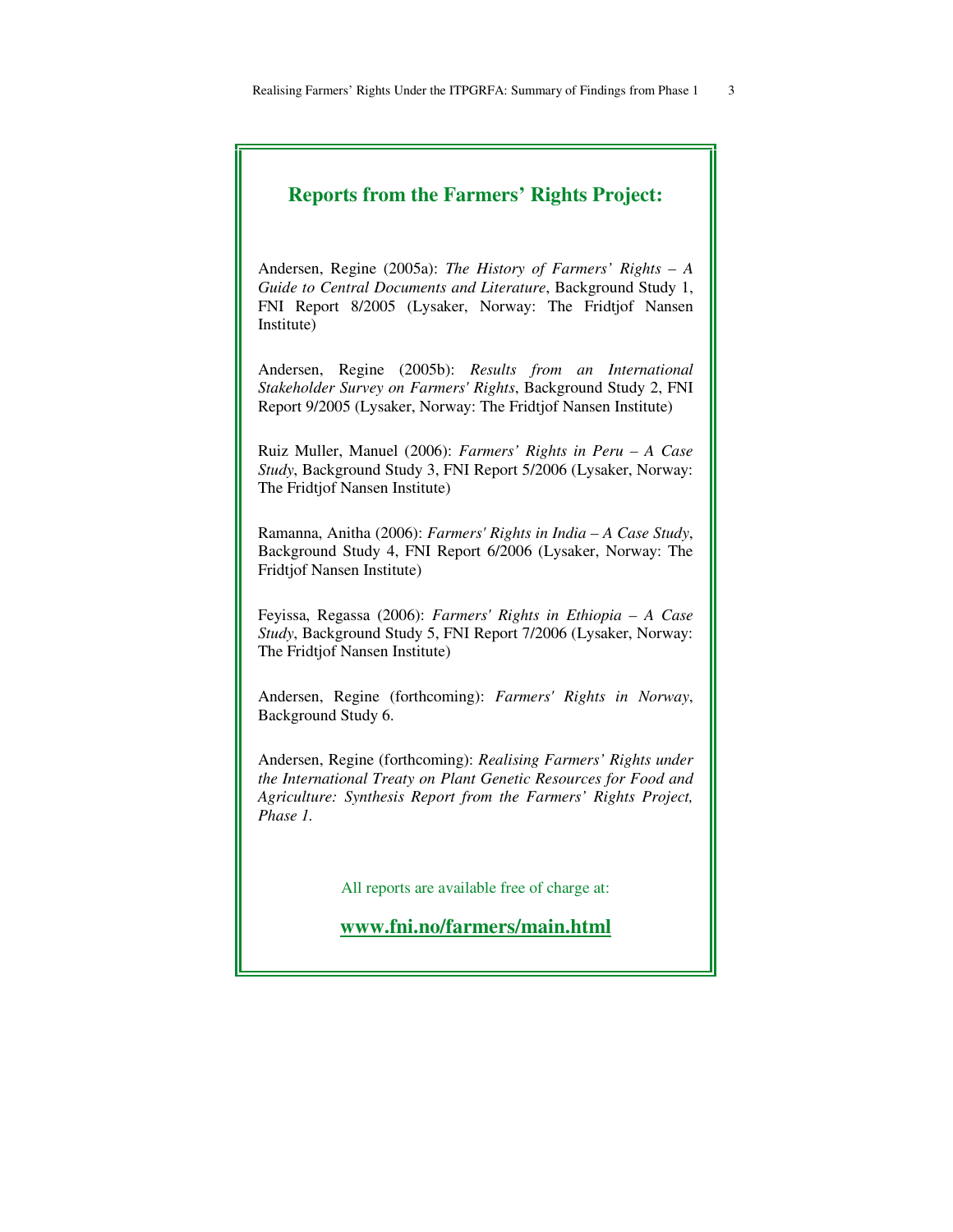# **What are Farmers' Rights?**

The ITPGRFA explains the basis of Farmers' Rights and measures to protect and promote them, without defining the concept. FAO Conference Resolution 5/89 provides some more input to the understanding the concept, when it states that:

Farmers' Rights mean rights arising from the past, present and future contributions of farmers in conserving, improving, and making available plant genetic resources, particularly those in the centres of origin/diversity. These rights are vested in the International Community, as trustee for present and future generations of farmers, for the purpose of ensuring full benefits to farmers, and supporting the continuation of their contributions (...)

Nevertheless, also this is no definition of the concept as such. The findings from the Farmers' Rights Project indicate that implementing measures pertaining to farmers' rights without a consistent understanding of the concept may create more problems for farmers than it solves. It is thus vital to define the core of these rights. From the findings of the Farmers' Rights Project, two approaches to the understanding farmers' rights can be distinguished:

- *The ownership approach* refers to the right of farmers to be rewarded for genetic material obtained from their fields which is used in commercial varieties and/or protected with intellectual property rights. The idea is that such a reward system is necessary to enable equitable sharing of benefits arising from the use of agrobiodiversity and to establish an incentive structure for continued maintenance of this diversity. Access and benefit-sharing legislation and farmers' intellectual property rights are suggested as central instruments.
- *The stewardship approach* refers to the rights that farmers must be granted in order to enable them to continue as stewards of agrobiodiversity. The idea is that the legal space required for farmers to continue this role must be upheld and that farmers involved in the maintenance of agro-biodiversity – on behalf of our generation, for the benefit of all mankind – should be rewarded and supported for their contributions.

Most respondents advocate the stewardship approach, noting that agricultural plant varieties are normally shared among many farming communities: it would be difficult to identify exactly who should be rewarded. Moreover, the demand for farmers' varieties among commercial breeders is limited, so relatively few farmers would benefit. Moreover, ownership rights could lead to a 'tragedy of the anti-commons': that farmers are excluded from the free use of a common good – agro-biodiversity – not only by breeders (through plant breeders' rights), but also by each other (due to the disincentive to share because of benefit expectations, and/or because of exclusive intellectual property rights for farmers' varieties).

It is important to determine the overall objective of Farmers' Rights as there is a latent conflict between these two approaches. Based on the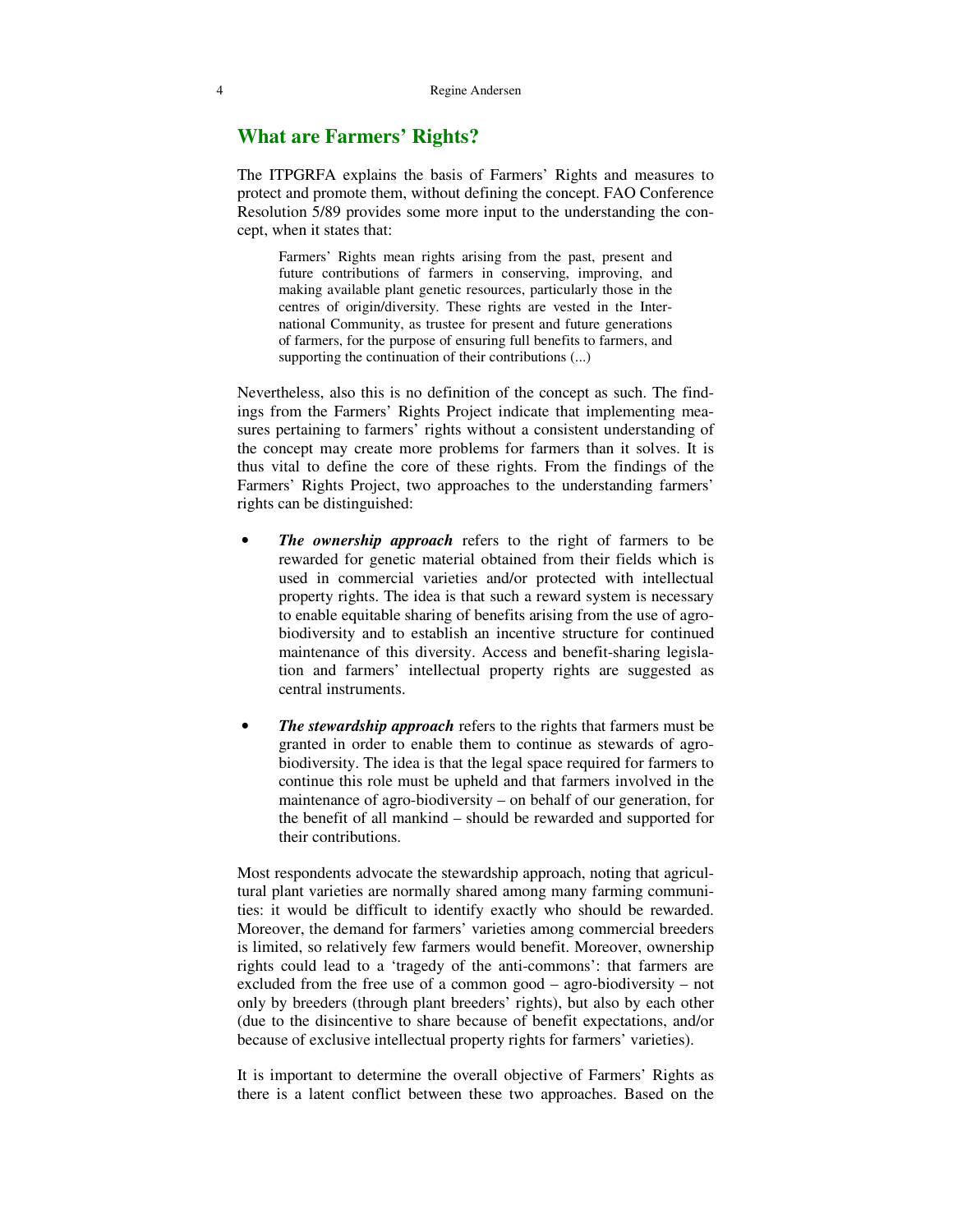negotiation history within the FAO, the stewardship of agro-biodiversity represents an overarching objective. The ownership approach should thus be subordinate to this, so that measures in the latter direction do not conflict with the overall objective of stewardship. The following working definition is suggested as a lowest common denominator:

# **A working definition of Farmers' Rights**

Farmers' Rights consist of the customary rights that farmers have had as stewards of agro-biodiversity since the dawn of agriculture to save, grow, share, develop and maintain plant varieties, of their legitimate right to be rewarded and supported for their contribution to the global pool of genetic resources as well as to the development of commercial varieties of plants, and to participate in decision making on issues that may affect these rights.

### **Why Farmers' Rights?**

The demand for Farmers' Rights was voiced in the FAO negotiations on plant genetic resources for the first time in 1986, as an attempt to counterbalance the demand for the recognition of plant breeders' rights. Intensive negotiations ensued, leading to the understanding of Farmers' Rights as a precondition for the maintenance of agro-biodiversity (FAO Conference Resolution 5/89). As such, the realisation of Farmers' Rights must be seen as a precondition for the implementation of the ITPGRFA. Not least, the findings from the Farmers' Rights Project reveal that Farmers' Rights are regarded among the majority of the respondents as a central means in the fight against poverty.

*Farmers' Rights as precondition for the maintenance of agro***biodiversity:** There are basically two forms of maintaining plant genetic diversity in agriculture: *ex situ* conservation (normally in gene banks) and *in situ* on-farm management (normally in farmers' fields). They are mutually supportive, and both are vital for the further maintenance of these resources.

The active use of diverse plant genetic resources in agriculture (*in situ* on-farm management) is currently at risk in more and more countries. Various forms of legislation (like certification rules, intellectual property rights, access legislation) increasingly restrict the possibilities to continue these customary agricultural practices. Farmers' Rights represent a strategic instrument to create legal space within the legislative contexts in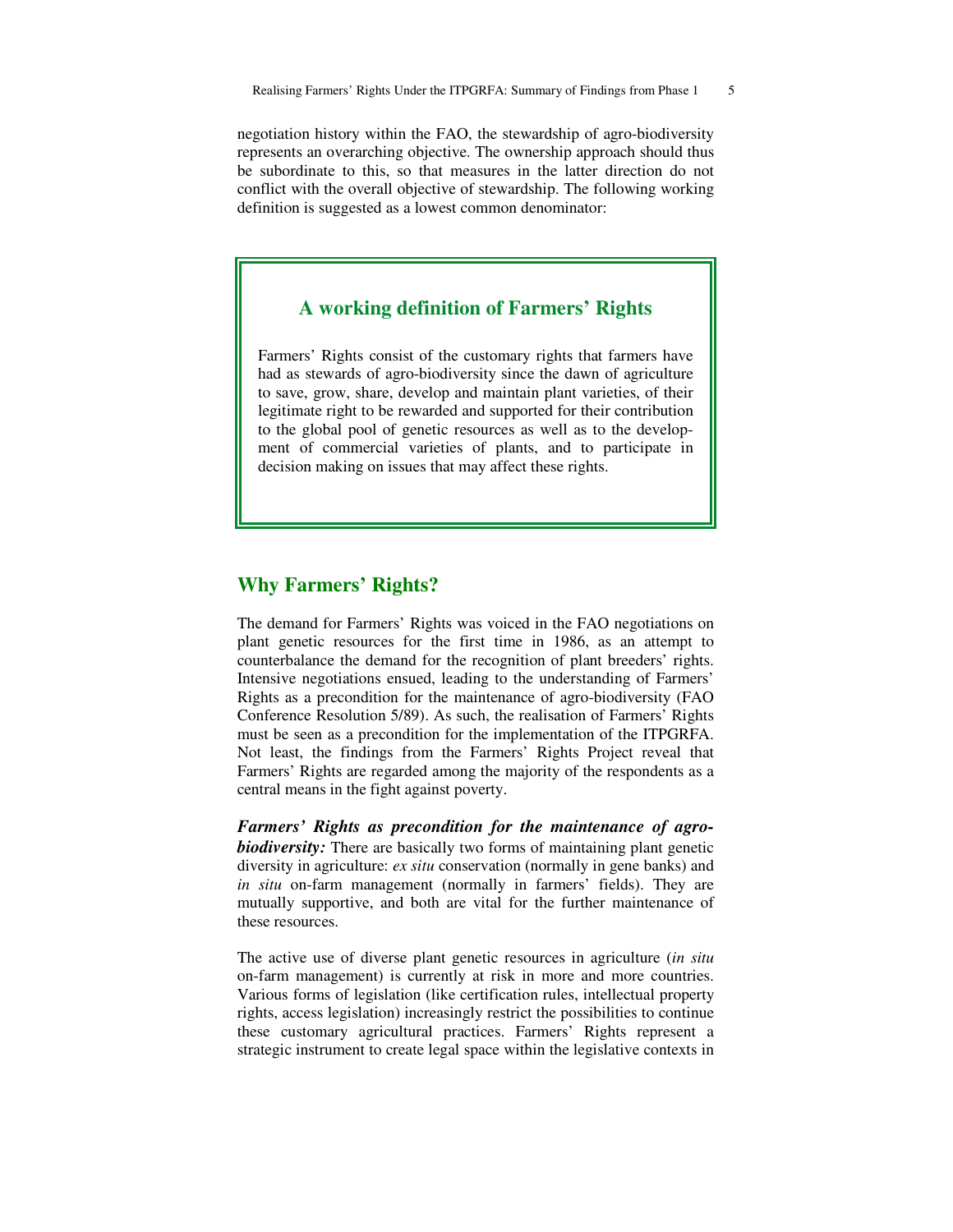### 6 Regine Andersen

the various countries – to ensure that farmers' practices of maintaining agro-biodiversity can continue.

With the rapid genetic erosion in agriculture, distinct incentive structures are needed to ensure further maintenance of plant genetic diversity. Farmers' Rights represent a strategic instrument also in this regard, as they involve rewarding farmers for their contributions to the global pool of genetic resources.

Whereas Farmers' Rights have been seen to be most relevant in the South, the findings from the Farmers' Rights Project indicate that they are highly relevant in the North as well. Diversity-based agriculture involves only a tiny segment of the populations of the North today, as compared to the South. From a maintenance perspective Farmers' Rights are thus even more important, to ensure that there will be farmers left who engage in such tasks.

*Farmers' Rights as a central means in the fight against poverty:* Today 75 per cent of the world's poorest 1.2 billion people live in rural areas and depend on farming for their livelihoods. Traditional small-scale farmers maintain the yields and quality of their crop varieties by saving and exchanging seeds and seedlings. Without genetic renewal, yields will decrease and quality deteriorate. Plant genetic diversity is vital in marginal environments in order to have plants that can adapt to difficult conditions. Diversity between and among crops is a means to spread the risk of crop failure due to pests and diseases or adverse climatic conditions, such as drought. Farmers' Rights are vital to ensure that these agricultural practices can continue. They also address the traditional knowledge of farmers, which is crucial for making optimal use of available resources; and they call for rewards to these poorest of the stewards of plant genetic diversity. For all these reasons, the realisation of Farmers' Rights can be seen as a central means in the fight against poverty, and thus for achieving UN Millennium Development Goal 1 on eradicating extreme hunger and poverty.

*If the global community does not face up to the challenge of unambiguously articulating Farmers' Rights, what has been achieved so far in the battle to establish these rights may be lost. Such a loss would be heavy for farmers in India and other developing countries who need Farmers' Rights to protect their livelihoods, secure their access to resources, protect their rights to seed, and above all, lift them out of poverty.*

Anitha Ramanna (2006)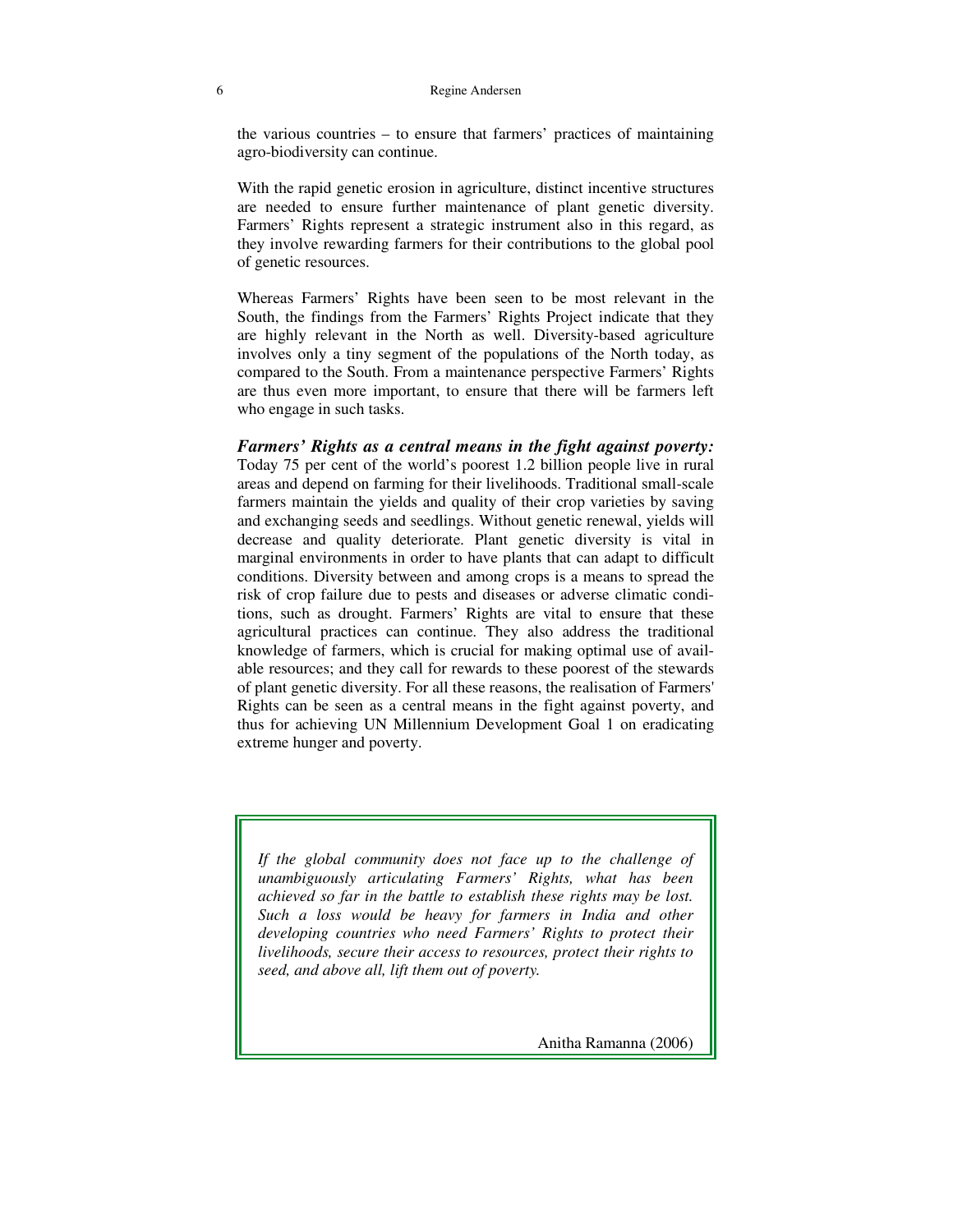### **What is the State of Realisation of Farmers' Rights?**

The realisation of farmers' rights has begun. Achievements are already being made with regard to all measures mentioned in Article 9 on Farmers' Rights in the ITPGRFA:

*Protecting farmers' traditional knowledge – against misappropriation or extinction:* There are two main approaches to protecting farmers' traditional knowledge: the focus of the first is against misappropriation, and of the second against the extinction of this valuable knowledge. Many countries have legislation pertaining to the protection of farmers' traditional knowledge against misappropriation, but relatively little is being done when it comes to implementation. Various projects are underway to protect farmers' traditional knowledge against extinction. In the North, such projects are normally carried out by state institutions as part of broader programmes, whereas projects in the South are often carried out by NGOs.

*Benefit sharing – direct or indirect:* There are also two main approaches to the sharing of benefits derived from the utilisation of plant genetic resources for food and agriculture: the first is direct between purported 'owners' and 'buyers' of plant genetic resources; the second is between the stewards of agro-biodiversity and society at large. Several countries in the South have enacted legislation to provide for direct benefit sharing. However, no instances of such benefit sharing regarding plant genetic resources for food and agriculture have been reported so far, although a few contracts providing for benefit sharing do exist. By contrast, there are many examples of indirect benefit sharing, normally non-monetary. This indicates that the indirect benefit-sharing approach may be more promising. Frequently mentioned benefits are:

- access to seeds and propagating material, and related information
- participation in the definition of breeding goals
- participatory plant breeding in collaboration between farmers and breeders
- strengthening of farmers' seed systems
- conservation activities, including local gene banks
- enhanced utilisation of farmers' varieties, including market access

*Participation in decision making pertaining to plant genetics – formal or 'real':* There are generally few examples of legislation in this regard, but some countries in the South have extensive legislation. That notwithstanding, actual participation in decision-making processes seems to be marginal, according to our respondents, and is often confined to largescale farmers who are normally not engaged in the maintenance of plant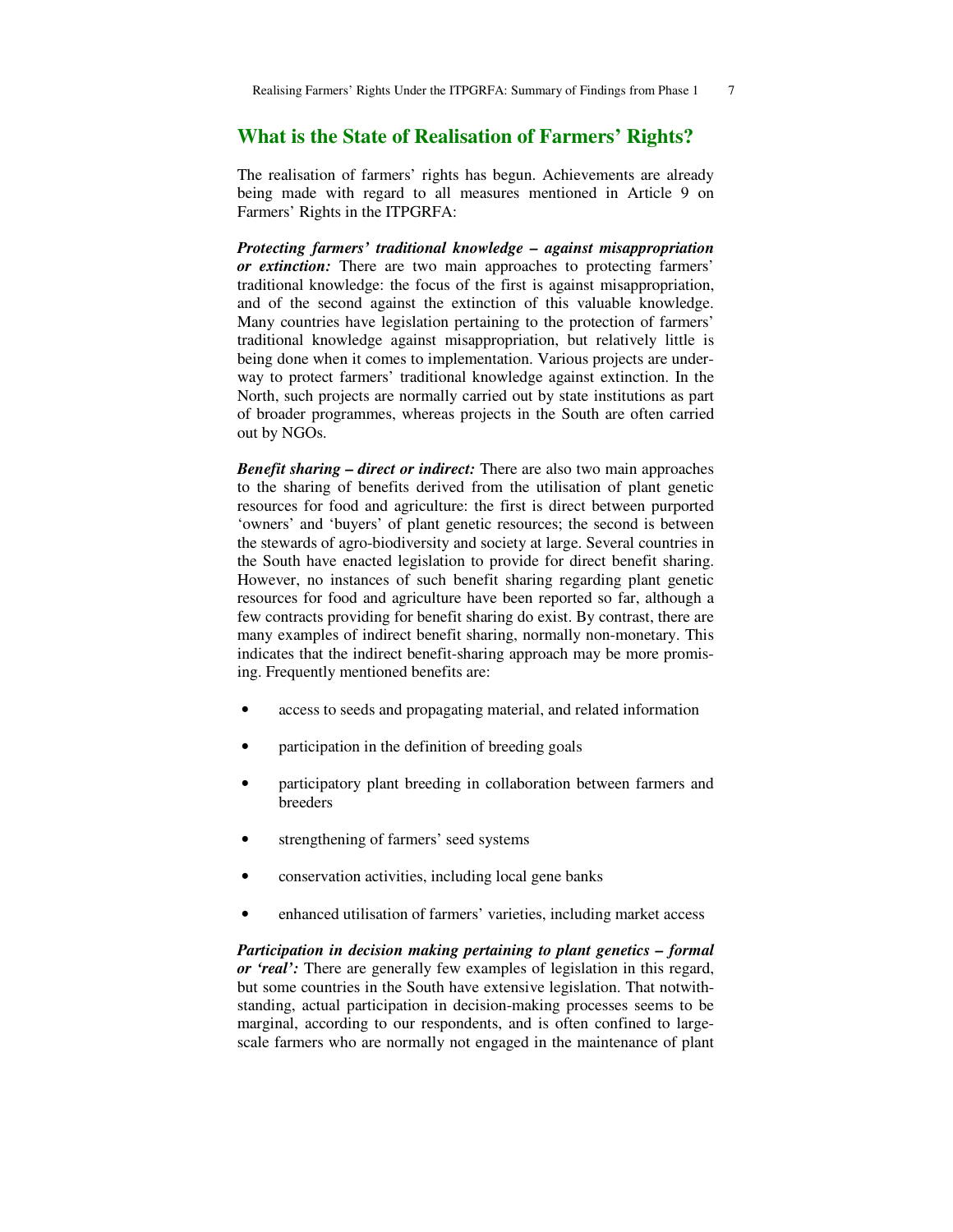genetic diversity. In the North, farmers' participation in decision-making processes is more common, but without reference to specific laws or policies. Farmers in the North claim, however, that their influence is decreasing due to their countries' commitments to international agreements.

*Legal space for customary agricultural practices:* The practice whereby farmers save, use, exchange and/or sell seeds and propagating material from their own harvest is increasingly affected by regulations on plant breeders' rights and on the certification of seeds for sale. Whereas such legislation is most restrictive in the North, it has recently been introduced in many countries in Asia and Latin America – often with some exemptions for farmers – but not yet in most African countries. There are interesting examples of how such legislation can be formulated with a view to farmers' rights, the most central is India's Protection of Plant Varieties and Farmers' Rights Act, 2001.

### **Most frequently mentioned** *barriers* **to the realisation of Farmers' Rights**

- lack of awareness among farmers and authorities due to the lack of concise definition
- political and economic barriers due to the single focus on large-scale agriculture
- poor, weak or contradictory legislation, partly combined with pressures from abroad
- lack of sufficient attention by civil society organizations to farmers' rights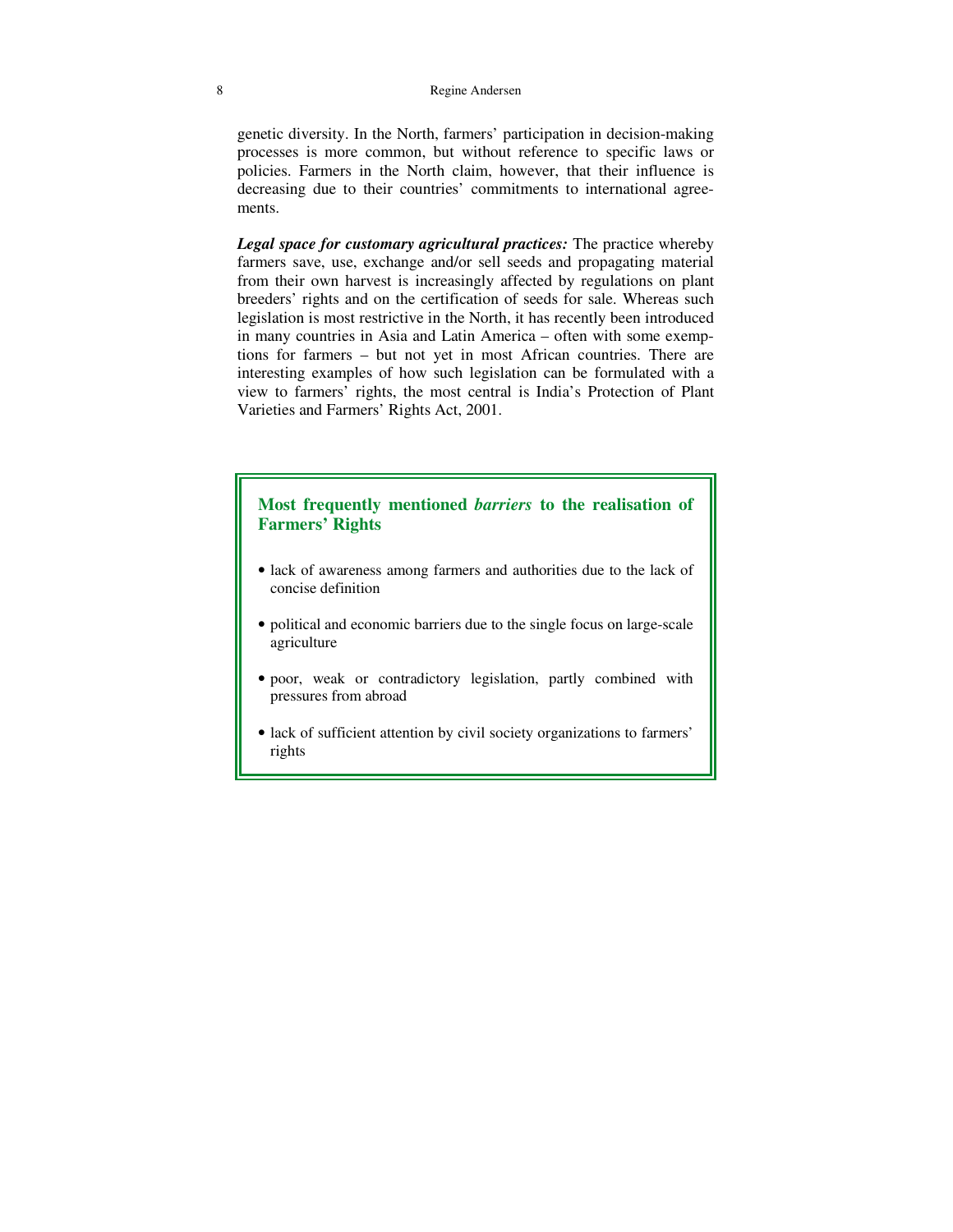## **How Can Farmers' Rights be Further Realised?**

*Experiences from the initial realisation of farmers' rights provide certain lessons. The first lesson is that it is important to agree on what the goals are. The following table provides an overview over existing and suggested goals from the findings of the Farmers' Rights Project:*

| <b>Goals for the realisation of farmers' rights: TWO APPROACHES</b>                      |                                                                                                                                               |                                                                                                                                             |  |
|------------------------------------------------------------------------------------------|-----------------------------------------------------------------------------------------------------------------------------------------------|---------------------------------------------------------------------------------------------------------------------------------------------|--|
| <b>ITPGRFA</b> measures:                                                                 | <b>STEWARDSHIP APPROACH</b>                                                                                                                   | <b>OWNERSHIP APPROACH</b>                                                                                                                   |  |
| <b>Protection of farmers'</b><br>traditional knowledge                                   | The goals are to protect this<br>knowledge against extinction and<br>thus to encourage its further use.                                       | The goals are to protect this<br>knowledge against misappropriation<br>and to enable its holders to decide<br>over its use.                 |  |
| <b>Equitable sharing of the</b><br>benefits arising from the<br>use of genetic resources | Benefits are to be shared between<br>stewards of plant genetic resources<br>and society at large – partly<br>through the Multilateral System. | Benefits are to be shared between<br>'owners' and 'buyers' of genetic<br>resources upon prior informed<br>consent on mutually agreed terms. |  |
| Participation in relevant<br>decisions at the national<br>level                          | Participation is important to ensure<br>legal space and rewards for<br>farmers' contributions to the<br>genetic pool.                         | Participation is important to ensure<br>adequate legislation on access and<br>intellectual property rights.                                 |  |
| Farmers' customary use<br>of propagation material<br>(saving, sharing, selling)          | The goal is to uphold the legal<br>space to ensure farmers' continued<br>main-tenance of plant genetic<br>resources.                          | The goal is to introduce farmers'<br>intellectual property rights along with<br>breeders' rights $-$ in balance.                            |  |

If the overall objective of Farmers' Rights is to ensure continued maintenance of plant genetic resources for food and agriculture – partly as a means in the fight against poverty  $-$  it is vital to have the stewardship approach as the leading principle, also when seeking to combine the two approaches. In Peru, legislation on protection of traditional knowledge has proven a barrier to conservation, as official approval is required for asking farmers about their knowledge, and it provides disincentives to the sharing of seeds among farmers. However, the emphasis on traditional knowledge may pave the way for a recognition of farmers' rights more in line with farmers' needs and the stewardship approach. India's new act represents an advanced attempt to combine the two. Its success will depend on implementation, and some stakeholders warn that the introduction of farmers' intellectual property rights could lead to an 'anticommons tragedy' if the law is not implemented along with stewardship principles. Ethiopia has recently adopted legislation that seeks to combine the two, whereas Norway follows solely the stewardship approach.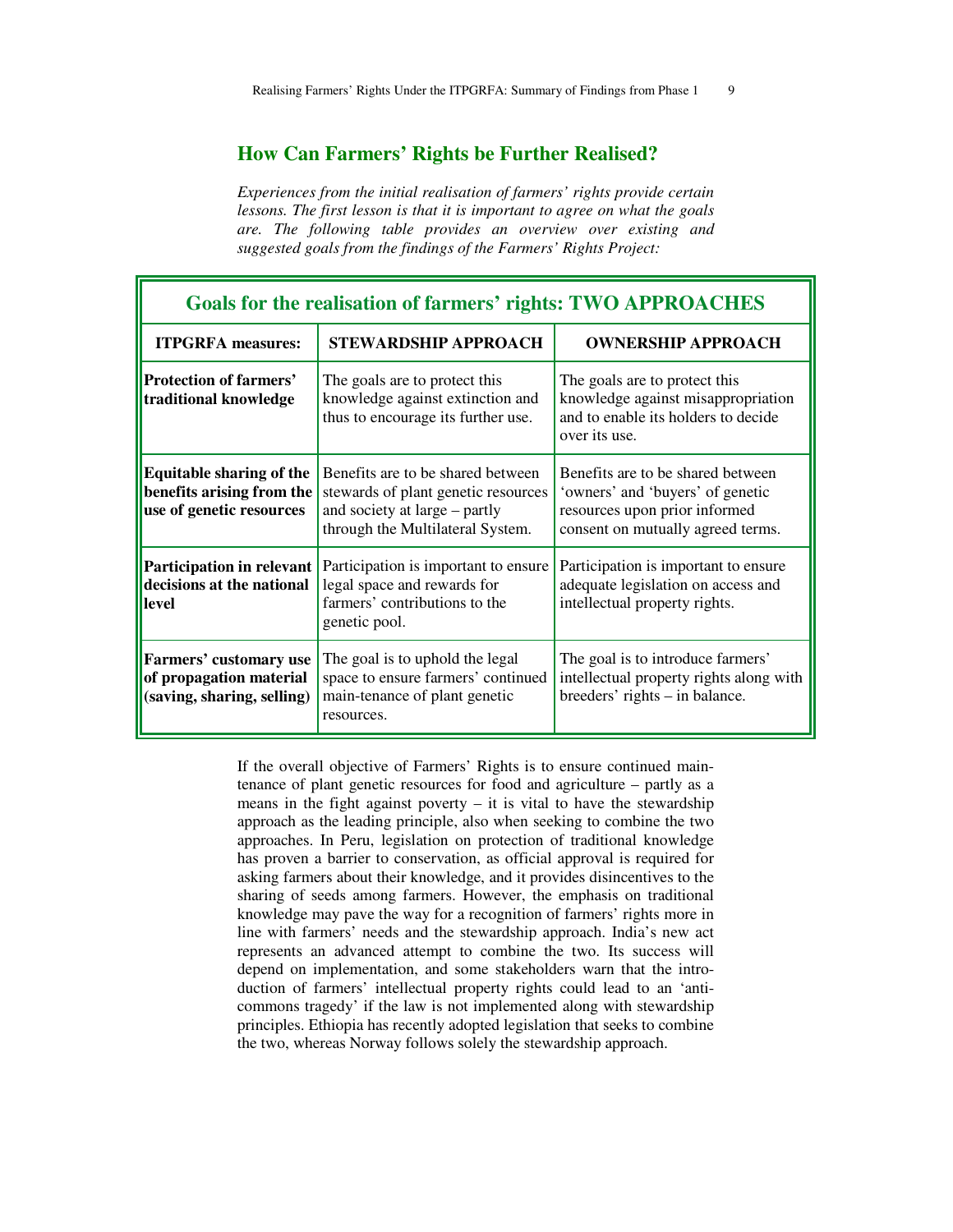# **Realising Farmers' Rights at the national level: STEP BY STEP**

- 1. Create awareness of the importance of Farmers' Rights, and its contents
- 2. Pool resources and define objectives for the realisation of Farmers' Rights
- 3. Establish an institutional framework for implementing these objectives
- 4. Review legislation affecting farmers' rights with a view to creating legal space
- 5. Review agricultural incentive structures with a view to rewarding stewardship
- 6. Create a separate reward mechanism, e.g. a national fund, to support farmers' maintenance of plant genetic resources – to be supported by *inter alia* the Multilateral System and/or development co-operation in developing countries.
- 7. With these funds, establish farmers' programmes on means such as access to plant diversity, conservation measures, participatory plant breeding, strengthening of farmers' seed systems, enhanced utilisation of plant varieties and market access.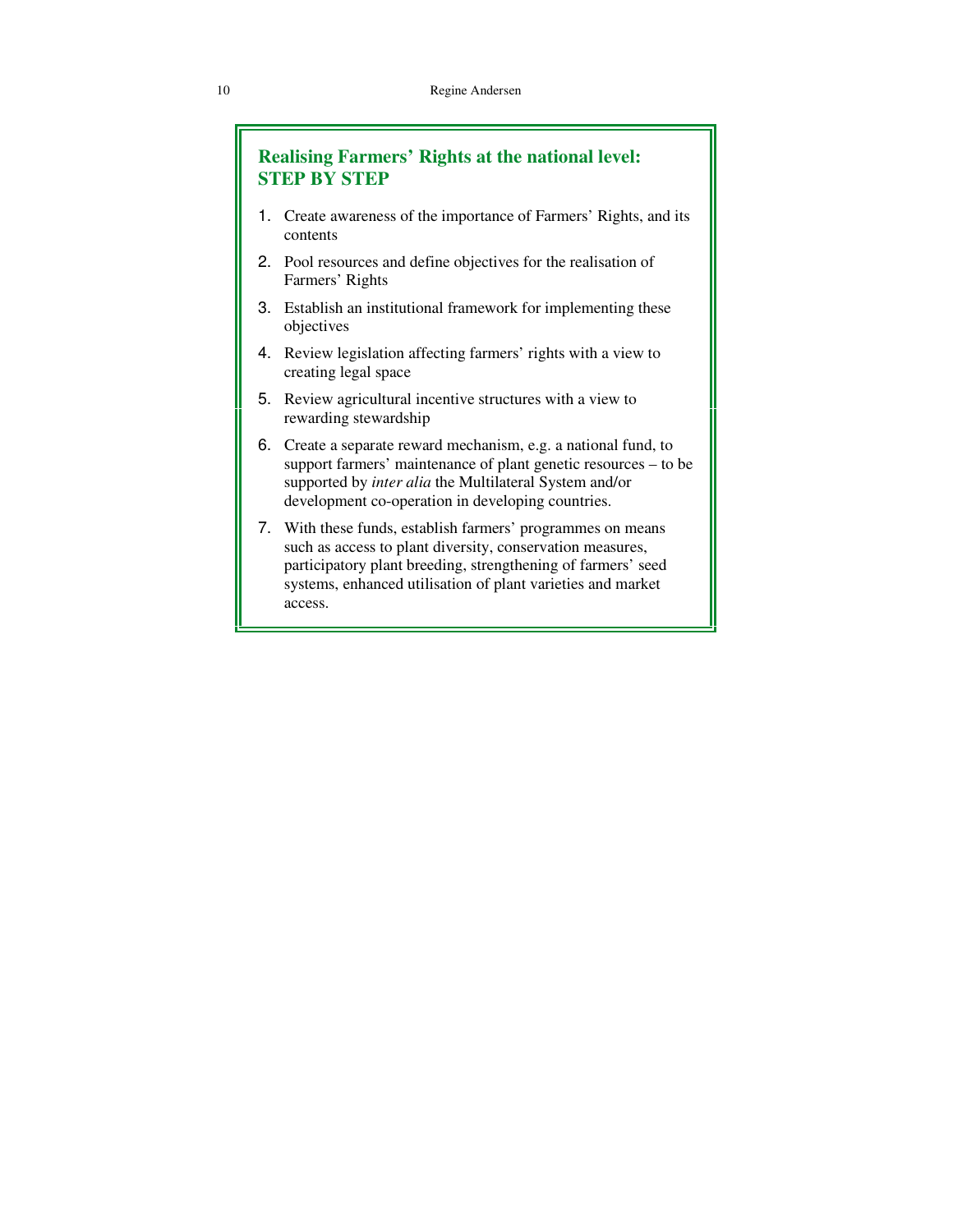### **What Can the Governing Body of the ITPGRFA Do?**

*All stakeholders consulted in the Farmers' Rights Project proposed that the Governing Body should take action to promote the realisation of farmers' rights. However, they differed with regard to types of measures and the level of engagement they expect from the Governing Body. The following list provides an overview over suggestions according to the number of respondents supporting or suggesting them:*

### **Actions proposed to be taken by the Governing Body:**

- 1. Organize regular sharing of experiences from the realisation of farmers' rights among the Parties
- 2. Encourage Parties to develop national plans for the realisation of farmers' rights, and monitor and support the implementation of such plans
- 3. Develop minimum standards for farmers' rights from national and regional experiences to a level of international harmonization
- 4. Highlight positive examples of implementation of Article 9 as models
- 5. Provide legislative and institutional assistance to countries in their efforts to realise farmers' rights
- 6. Produce and disseminate public information, and assist countries in communicating the importance of farmers' rights
- 7. Ensure representation of farmers in the sessions of the ITPGRFA Governing Body

Whereas the Parties are free to define Farmers' Rights according to their needs and priorities, it is important to reach to a joint understanding of the key challenges with regard to the realisation of these rights. Such an understanding can be supported by initiatives like the Farmers' Rights Project, but it must be addressed in the Governing Body itself. Approaching a joint understanding based on the formulations in Article 9 will require a genuinely new and constructive approach that can take into account the freedom of countries to choose means according to their needs and priorities. The following issues are formulated in this light: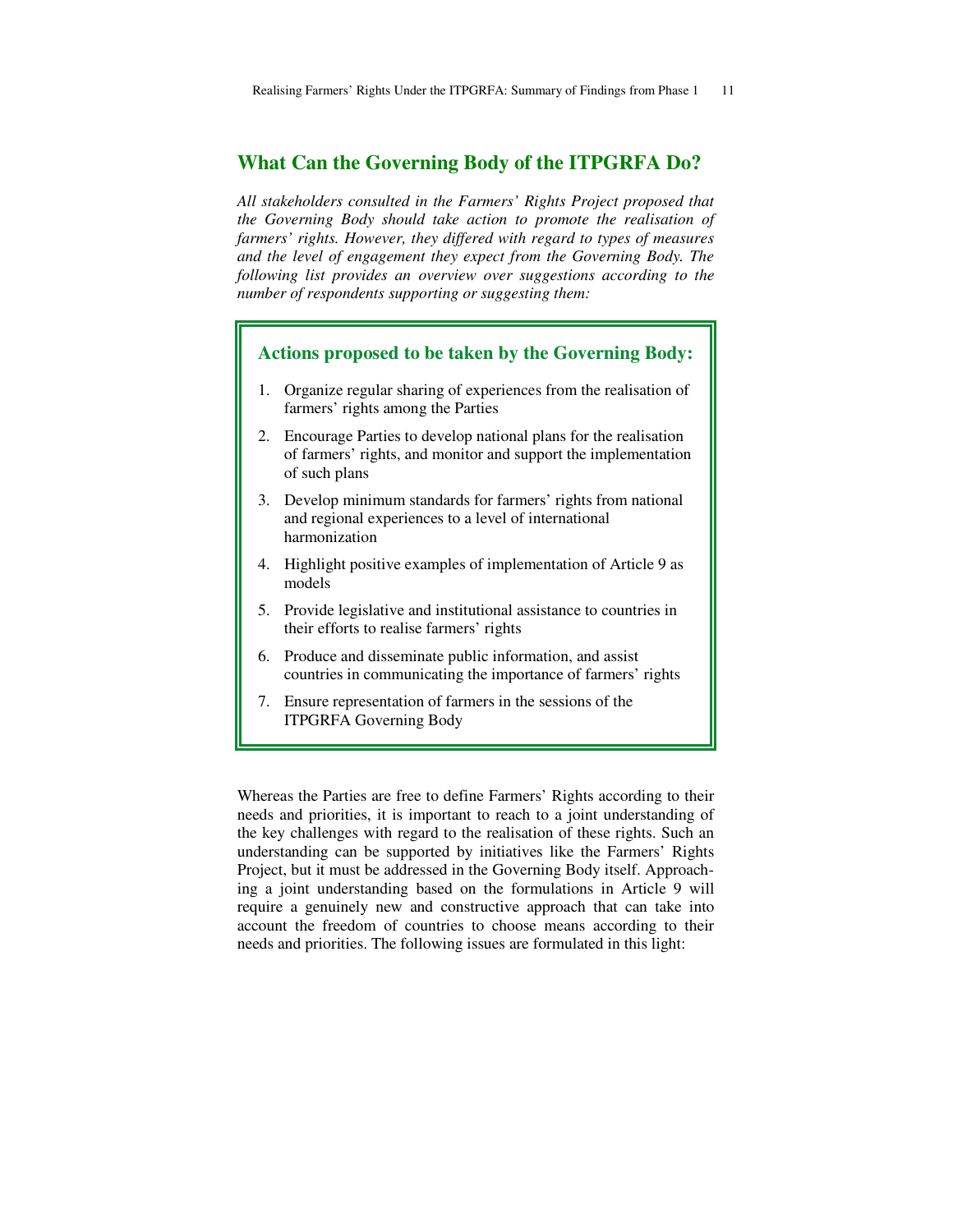### **Issues proposed to be addressed by the Governing Body:**

- **Guiding principles for the realisation of Farmers' Rights:** What should be the overall guiding principles for the implementation of Article 9, taking the initial experiences of realisation into account (ownership and stewardship approaches)?
- **Creating legal space for Farmers' Rights:** How can Parties in different legislative situations ensure or create legal space to enable the continuation of farmers' practices as stewards of plant genetic resources for food and agriculture (e.g. with regard to intellectual property laws, certification rules and access legislation)?
- **Supporting Farmers' Rights:** How can Parties ensure that farmers have adequate access to seeds and propagating material covering a genetic diversity according to their needs? How can they provide incentive structures, other forms of support, and help in documenting and maintaining traditional knowledge?
- **International co-operation:** How can Parties support each other in the realisation of Farmers' Rights, particularly with a view to rewards from industrial countries to farmers in development countries who maintain agro-biodiversity for present and future generations (e.g. in the form of development co-operation)?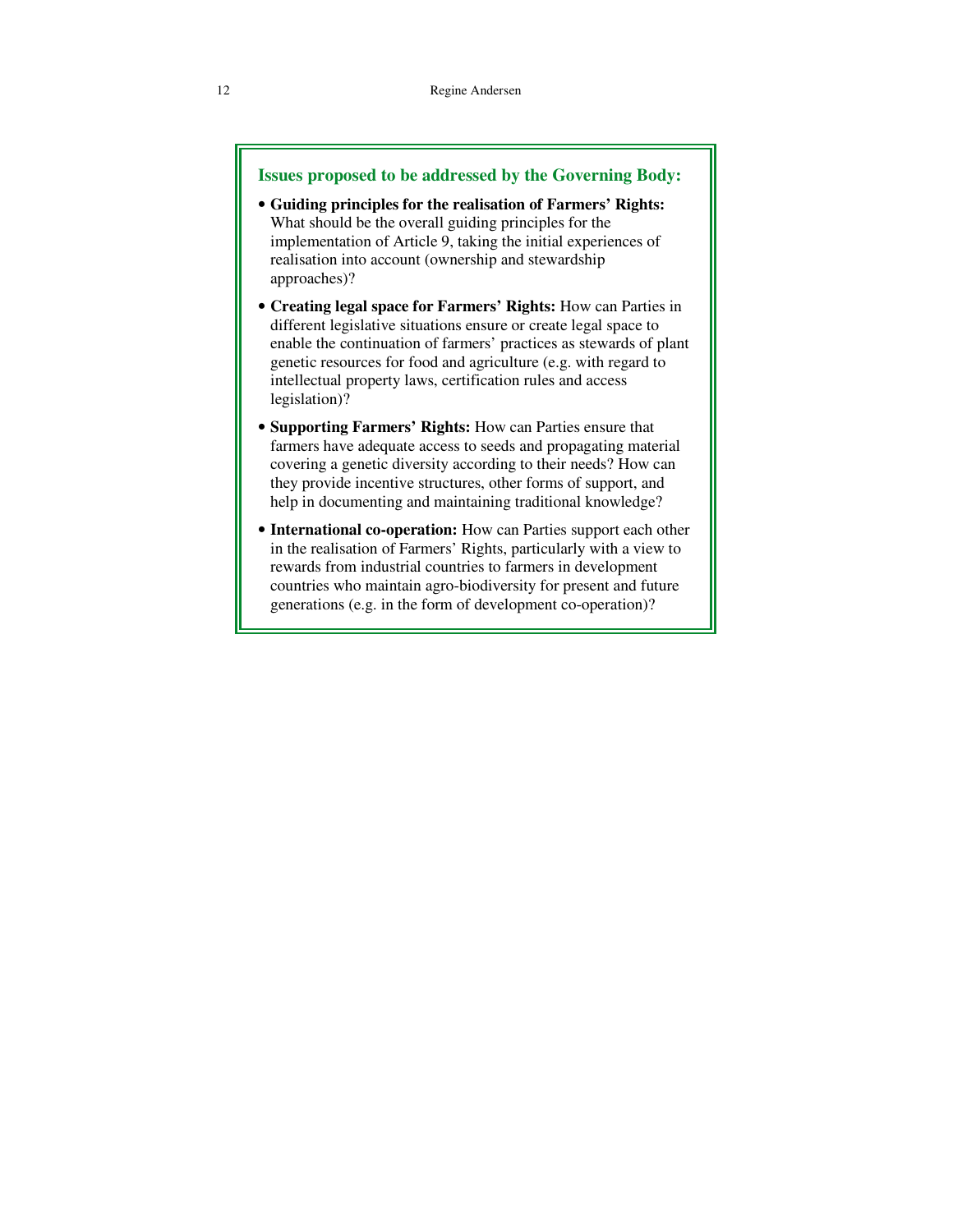### **Recommendations**

- 1. **Include Farmers' Rights on the agenda of the next session of the Governing Body:** Delegations to the Governing Body are recommended to ensure that the issue of Farmers' Rights is put on the agenda for the next session of the Governing Body of the ITPGRFA, with the objective of deciding how the Governing Body will follow up Article 9 in light of the formulations of the Preamble.
- 2. **Establishing a working group on Farmers' Rights:** The Governing Body is recommended to establish a working group to facilitate a participatory process towards a shared understanding of key challenges for the implementation of Article 9, as a basis for negotiations in the Governing Body. The findings from the Farmers' Rights Project may provide a foundation for this work.
- 3. **National implementation:** Delegations to the Governing Body are recommended to take steps in their own countries to ensure implementation of Article 9 of the ITPGRFA, as suggested in this publication (page 10). Other stakeholders are recommended to support such initiatives and to ensure that national implementation is brought forward.
- 4. **Development co-operation:** Donor agencies are recommended to consider the realisation of Farmers' Rights as a strategic means in the fight against poverty and to support their realisation. Support is particularly required for measures to:
	- create awareness about Farmers' Rights
	- shape legal space and incentive structures for Farmers' Rights
	- ensure farmers' participation in processes towards the realisation of Farmers' Rights
	- support farmers engaged in the maintenance of plant genetic diversity.